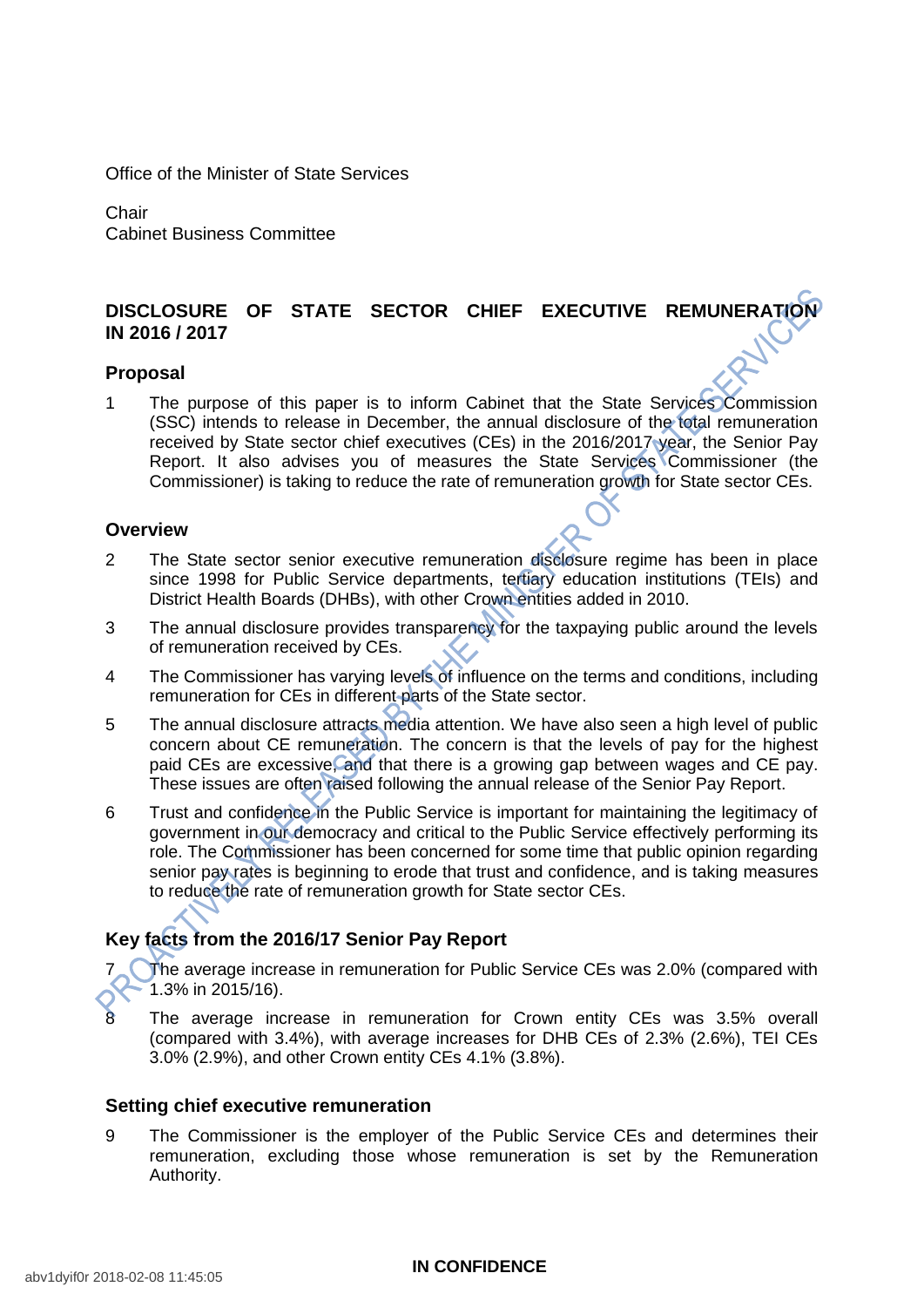- 10 The Remuneration Authority was responsible for setting the remuneration of 13 CEs and Officers of Parliament (including the Commissioner and Deputy State Services Commissioner) included in the Senior Pay Report 2016/17.
- 11 The Commissioner did not set the remuneration for the Crown Law Office, the Government Communications Security Bureau (GCSB) and the New Zealand Security Intelligence Service (NZSIS). The remuneration for these positions was set by the Remuneration Authority for 2016/2017. However, from September 2017, the Commissioner is responsible for setting the remuneration of the CEs of GCSB and NZSIS.
- 12 The Boards/Councils of Crown entities, DHBs and TEIs are the employers and are responsible for setting the remuneration of the CEs for their agencies.
- 13 Legislation requires DHBs and TEI Boards/Councils to seek the Commissioner's agreement to their decisions.
- 14 For all other Crown entities, Boards consult the Commissioner. If a Crown entity proposes terms and conditions that are not consistent with the Commissioner's advice then they must consult with their responsible Minister, or parent Board in the case of Crown entity subsidiaries.
- 15 The Crown entity must have regard to recommendations of the Commissioner and the responsible Minister but they retain decision-making authority.

### **Chief executive remuneration**

- 16 The State sector exists to serve Ministers and the government in the public interest. State sector CE remuneration must reflect the spirit of service and safeguard the reputation of the State sector whilst also attracting and retaining the leadership talent required for effective services to the state.
- 17 How leaders of the State sector are paid requires a careful balance of being fair to the CEs themselves by recognising the job they do, whilst also being fair to the taxpayers who pay the bill.
- 18 A significant implication of this balancing is that the elements of public service and intrinsic rewards will be reflected in remuneration. Internationally Public Service salaries are lower than private sector equivalents, particularly at senior executive levels. There are good reasons for this, and why it should also apply in New Zealand.
- 19 The Commissioner has been concerned about the trajectory of CE remuneration levels for some time. Since his appointment, he has signalled his intention to take a conservative approach to Public Service CE remuneration, particularly at the top levels.
- 20 He has also publically signalled his concern about remuneration for Crown entity CEs directly to Board chairs, and in response to Official Information Act requests and the media.
- 21 Publication of CEs' remuneration is one of the levers available to the Commissioner to moderate the levels of remuneration within the State sector. The Commissioner has a role to ensure that New Zealanders are well served by a legitimate State sector through openness and transparency with respect to the taxpayer.
- 22 The Commissioner has also been clarifying with Crown entity Boards that they are accountable for making the decisions about their CE's remuneration and should be prepared to defend their decisions to the Government and the public.
- 23 He has also publicly and directly advised Crown entity Boards that if they choose not to follow the advice of the Commissioner on decisions about remuneration for their CEs then that will be disclosed in the Senior Pay Report. This will reinforce the accountability of Crown entity Boards for their decisions.

### *2300522v3* **IN CONFIDENCE** *2*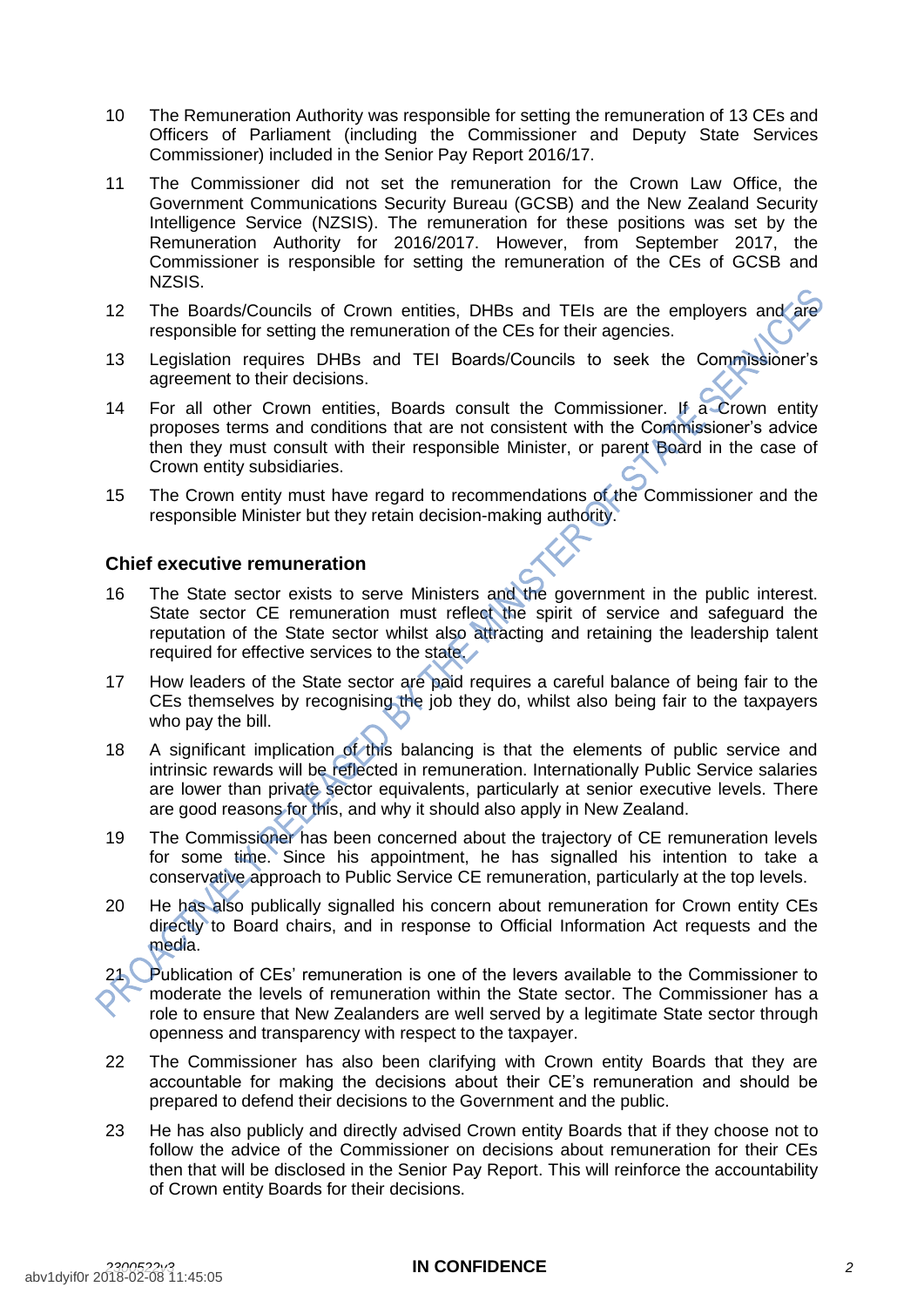- 24 The Commissioner wrote to all Crown entity Board chairs in July confirming that Boards are responsible to Ministers for the performance of their entity and for the employment of their CE. He noted the concern about the level and rate of increase of some CEs' remuneration, and confirmed that if Crown entity Boards chose not to follow SSC advice, this would be disclosed in the 2017 Report.
- 25 SSC is seeing some results of these actions. Some agencies whilst preferring to implement a remuneration increase for their CE outside of SSC advice, after discussion, accepted SSC's advice. However there are still a few agencies who are choosing not to follow SSC's advice.

# **Senior Pay Report**

- 26 The Senior Pay Report discloses the total amount of remuneration, including any one-off or end of term payments, received by CEs in the Public Service and State sector for the financial year. It outlines some of the influences that impact remuneration disclosures year on year. It also provides some analysis of remuneration increases and comparisons with the previous financial year.
- 27 The remuneration received by CEs includes base salary and any benefits paid out that are specified in their employment agreements, and these include payments for performance. The reported remuneration figures usually include performance payments that relate to the previous year. If a CE's end of term is close to the end or beginning of a financial year, this can make the remuneration received by a CE very different to the annual entitlement. For these reasons, the Commissioner intends, in future years, to revise the approach to what is disclosed to make it easier to understand and therefore more transparent.
- 28 This year's Report shows that for the first time a State sector CE's remuneration has exceeded \$1million in a year. The Guardians of New Zealand Superannuation Fund (Guardians) CE also received the largest increase (\$140,000), once increases due to part-years and end of term payments are excluded.
- 29 The four highest levels of remuneration disclosed in the 2016/17 Senior Pay Report are:

| Agency                                                 | <b>Remuneration band</b>  |
|--------------------------------------------------------|---------------------------|
| <b>Guardians of New Zealand Superannuation Fund</b>    | \$1,090,000 - \$1,099,999 |
| <b>Accident Compensation Commission (ACC)</b>          | \$820,000 - \$829,999     |
| Ministry for Business Innovation and Employment (MBIE) | \$800,000 - \$809,999     |
| University of Auckland                                 | \$710,000 - \$719,999     |

- 30 The remuneration received by the CE of MBIE was a one off occurrence and is not reflective of the underlying level of remuneration typically paid to the holders of this role. It included performance payments for the 2015/16 year and the 2016/17 year as well as end of term entitlements, as his last day of service was 30 June 2017.
- 31 The CEs of Guardians, ACC and the University of Auckland were also the three highest paid CEs in 2015/16.
	- The Boards of Guardians and ACC chose not to accept SSC advice about the level of remuneration for their CEs. As required by the Crown Entities Act, they consulted their Ministers who also declined to support their proposals. In both cases, the Boards implemented their proposals. This is recorded in the Senior Pay Report.
- 33 Another Crown entity, Telarc Limited, did not follow SSC advice on their CE's remuneration, but as it is a subsidiary of the Accreditation Council, they consulted their parent Board who supported their proposal. This too is recorded.
- 34 The varying levels of the Commissioner's influence over the remuneration of CEs in different sectors is shown in the Senior Pay Report. The lowest remuneration is for Public Service CEs whose pay is set by the Commissioner. The highest paid CEs in the

#### *2300522v3* **IN CONFIDENCE** *3*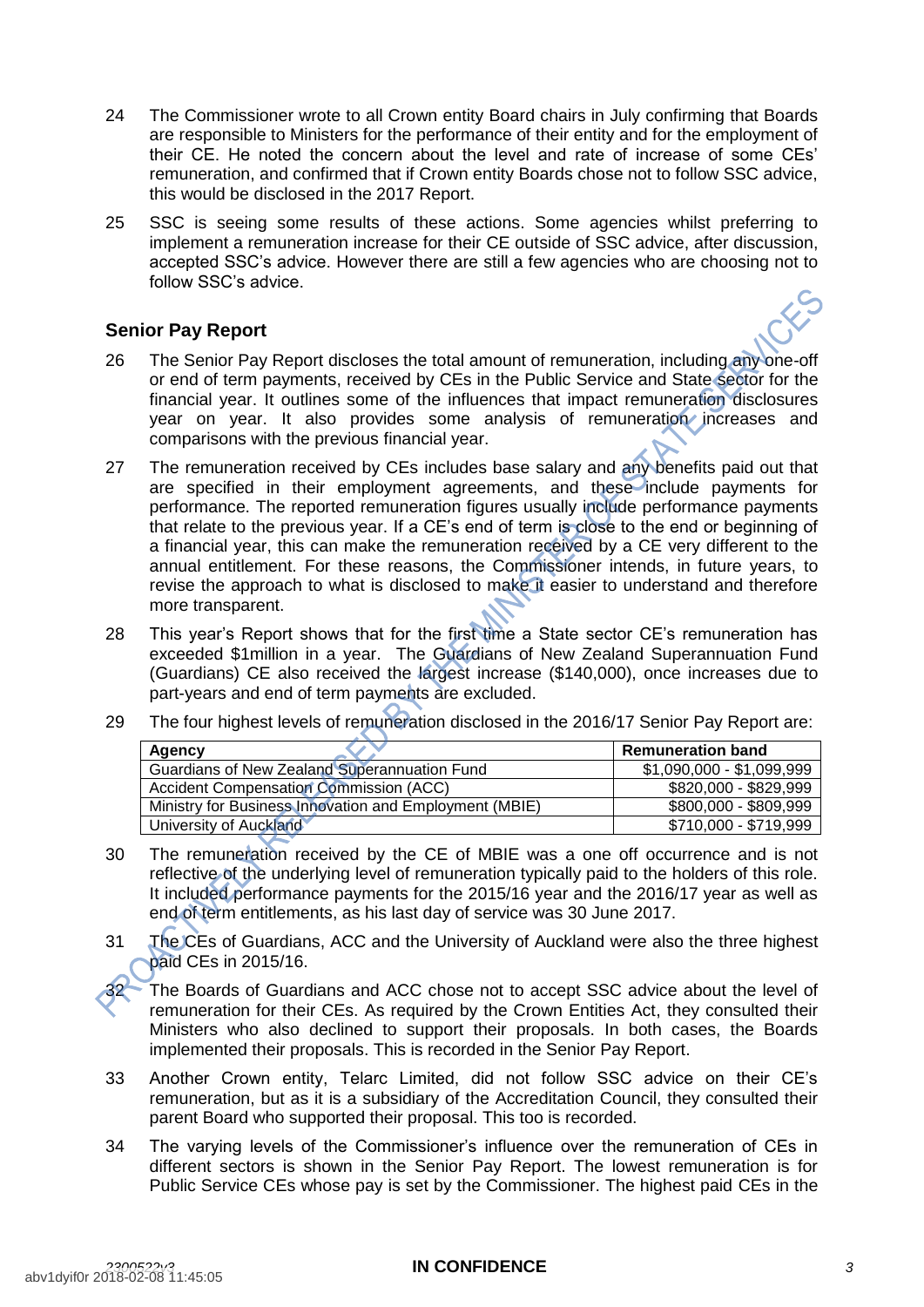State sector are those of the Crown entities who only need to consult the Commissioner. This is illustrated in the following graph:



**Total remuneration received by job size and sector for CEs in 2016/17** 

35 The Commissioner's influence is also reflected in the average increases. The average increase in remuneration for Public Service CEs was 2.0%, compared with average increases for DHB CEs of 2.3%, 3.0% for TEI CEs and 4.1% for other Crown entities.

# **Crown entity chief executive remuneration**

- 36 Given there was considerable media and public reaction to last year's Report, there is likely to be media and public reaction to this year's disclosure about the level of remuneration paid to some CEs. Ministers are likely to be asked for comment when the 2017 report is published.
- 37 The Commissioner will be meeting with Board chairs in 2018 to reiterate the concern about the levels of, and rate of increase to, CE remuneration, and their accountability for defending, if necessary, their decisions. An invitation will be extended to the Minister of State Services to attend this meeting and speak directly to Board chairs.
- 38 Ministers are responsible for overseeing and managing the Crown interests in Crown entities. They ensure that an effective board is in place and they review the entity's performance and management of risk. Ministers appoint the Board and therefore can consider the tenure of Board members. The Commissioner is able to provide advice to Ministers about Boards who consistently choose not to follow SSC and / or Ministerial advice about the level of remuneration for their CEs at the time Board reappointments are being considered.
	- The Commissioner will work within current regulatory settings to keep remuneration increases within government expectations. However, if these measures do not have the desired effect of reducing the rate of remuneration growth for Crown entity CEs, then there are options for regulatory change that may ensure more certainty on restraint.
- 40 Regulatory changes could include amending the Crown Entities Act 2004 in one of two ways. It could be amended to require Crown entity Boards to obtain the Commissioner's agreement to the terms and conditions of their CEs or it could be amended to enable a direction to support a whole of government approach to be issued. However, legislative change does not offer immediate solutions.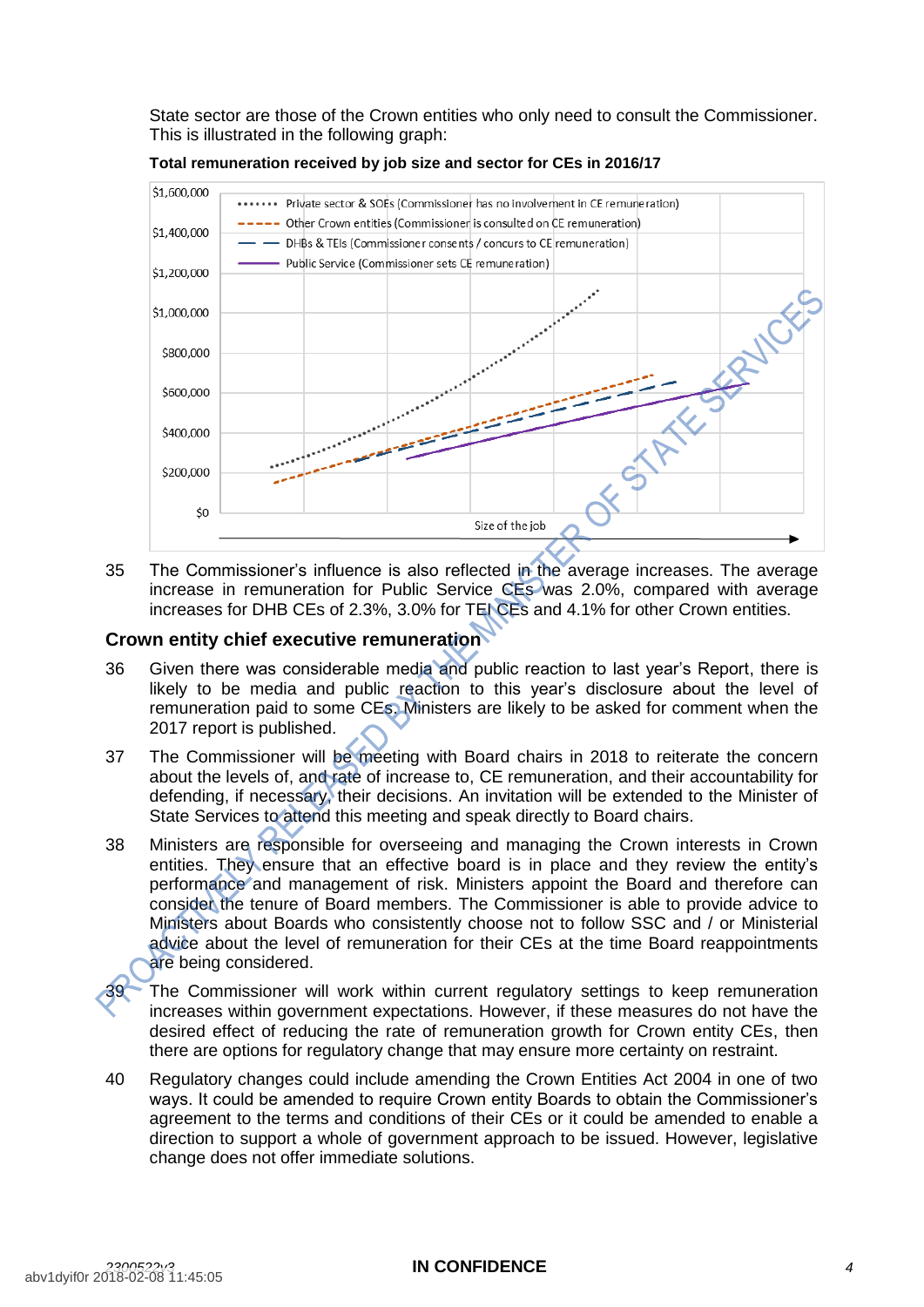41 Options that could be explored ahead of legislative change are around formalising expectations of moderation. The Government's Expectations for Pay and Employment Conditions in the State Sector could be reviewed, or the Commissioner could prepare a Government Workforce Policy Statement, a provision of the State Sector Act 1988. This is a statement of government's expectations about a workforce matter, approved by the Minister of State Services. However these expectations cannot determine pay or conditions and do not apply to all Crown entities.

# **Public Service chief executive remuneration**

- 42 The Commissioner is revising the existing CE remuneration policy to reflect the spirit of service principle, which will be based on a wider range of considerations than we have previously applied to decisions.
- 43 In addition to principles related to recruitment and retention, fairness to employees, and affordability, we are adding the principle that CE remuneration outcomes must be consistent with Public Service values and with maintaining public trust and confidence. Furthermore, the duty to act responsibly in the public interest includes being a good trustee of public resources, which includes remuneration.
- 44 A wider range of considerations in the policy will mean that there will be occasions where the Commissioner will need to lean against increases in senior remuneration to ensure they are consistent with the new approach.

9(2)(f)(iv) confidentiality of advice

| 9(2)(f)(iv) confidentiality of advice |                                                                                      |
|---------------------------------------|--------------------------------------------------------------------------------------|
|                                       |                                                                                      |
|                                       |                                                                                      |
|                                       |                                                                                      |
|                                       |                                                                                      |
|                                       |                                                                                      |
|                                       |                                                                                      |
|                                       |                                                                                      |
| 47                                    | Each of these changes represents a more conservative approach than allowed for under |

- 47 Fach of these changes represents a more conservative approacn than the previous policy.
- 48 The Commissioner will also be reviewing his approach to the structure of remuneration of CEs, including the appropriateness of providing performance pay in a context where employees demonstrate high levels of intrinsic motivation. International research shows that performance pay is not an effective incentive for higher performance for complex roles such as these in a public sector context.

The Commissioner will discuss his approach in more detail with the Minister of State Services.

# **Consultation**

50 Prior to release of the disclosure tables Public Service CEs and Crown entity Board chairs will be provided with a copy of the tables and asked to brief their Ministers on any disclosures in their portfolios. Crown entity Board chairs have already been provided with a copy of the disclosure information relating to their CE's remuneration. SSC has

<sup>&</sup>lt;sup>1</sup> The remuneration of Public Service chief executives is only reviewed once in a five year term.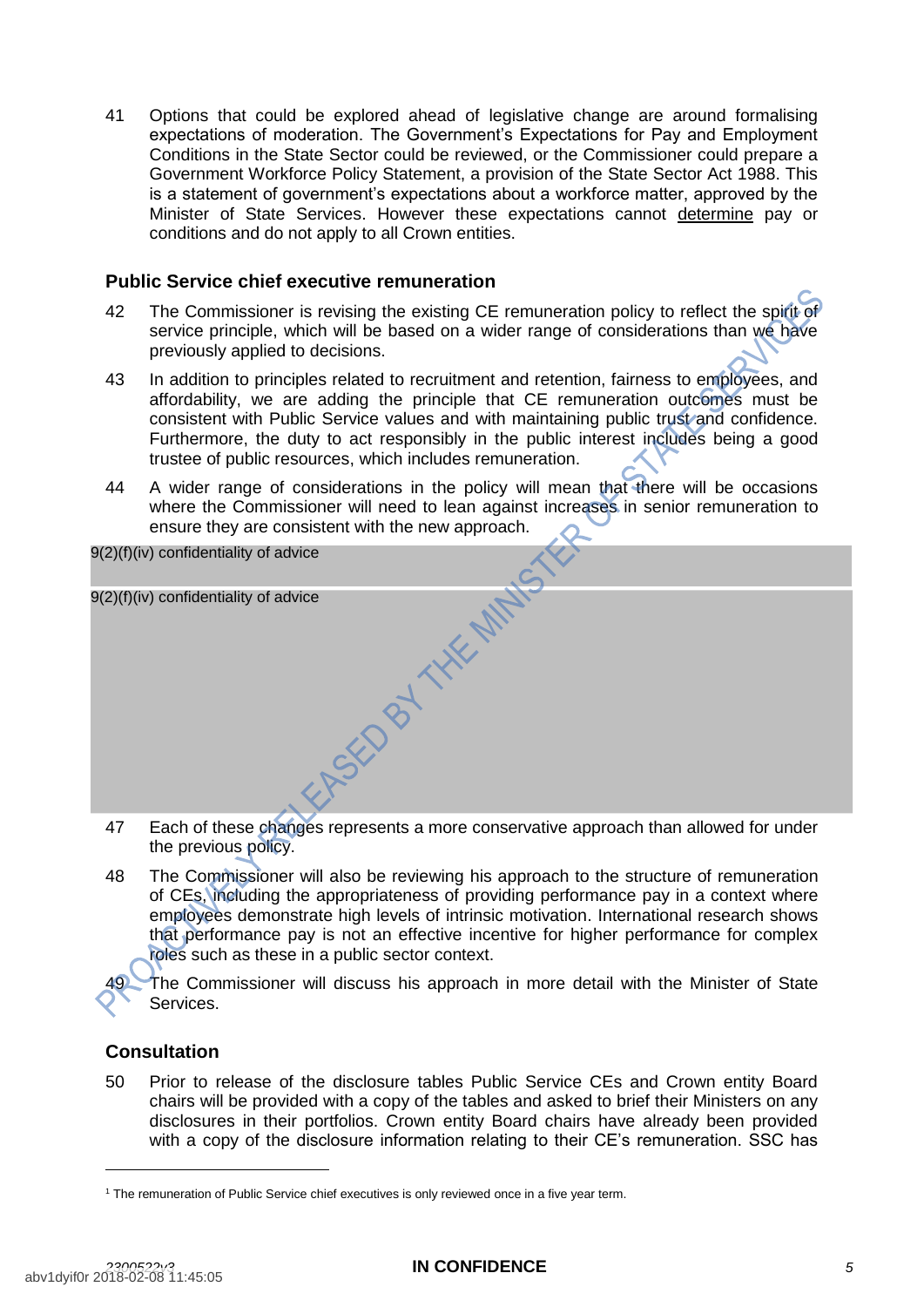asked the Remuneration Authority to advise those senior executives, whose remuneration comes under their jurisdiction, of the information being disclosed about those individuals.

# **Financial Implications**

51 Expenditure on Public Service CE remuneration and employment costs in 2016/17 was within appropriations.

# **Human Rights**

52 N/A

### **Legislative Implications**

53 N/A

# **Regulatory Impact Analysis**

54 N/A

# **Gender Implications**

55 N/A

# **Disability Perspective**

56 N/A

# **Publicity**

- $\begin{array}{ccc}\n\text{...} \text{or } \text{Perspective} \\
\text{S6} & \text{NA} \\
\text{Publicity} \\
\text{S7} & \text{The SSC is planning for the release of the Senior Pay Report, including the\n remuneration this is `Dscm-1`.\n$ remuneration tables, in December 2017.
- 58 The release of these tables often attracts media attention. The SSC will take the lead on any media questions and interview requests.
- 59 Any issues that arise from individual disclosures will be referred to the Board chairs of Crown entities, the State Services Commissioner for the Public Service, or the Remuneration Authority for those CEs who come under the Authority's jurisdiction.
- 60 Crown entity Board chairs and CEs, and non-Public Service Department CEs (under the Remuneration Authority's jurisdiction), and the Public Service Association will be advised of the timing of the remuneration disclosure prior to release so that they are prepared to address media queries.

# **Recommendations**

61 It is recommended that Cabinet:

1 **note** that in December 2017, the State Services Commission (SSC) intends to publish the Senior Pay Report, which includes the annual disclosure of the total remuneration paid to State sector CEs in 2016/2017;

- 2 **note** that the Commissioner will also be issuing a press release;
- 3 **note** the Commissioner's intention to proactively release this paper as part of the wider release of documents;
- 4 **note** that the Commissioner considers that public concern regarding senior pay rates is beginning to erode trust in the State service;

# *2300522v3* **IN CONFIDENCE** *6*